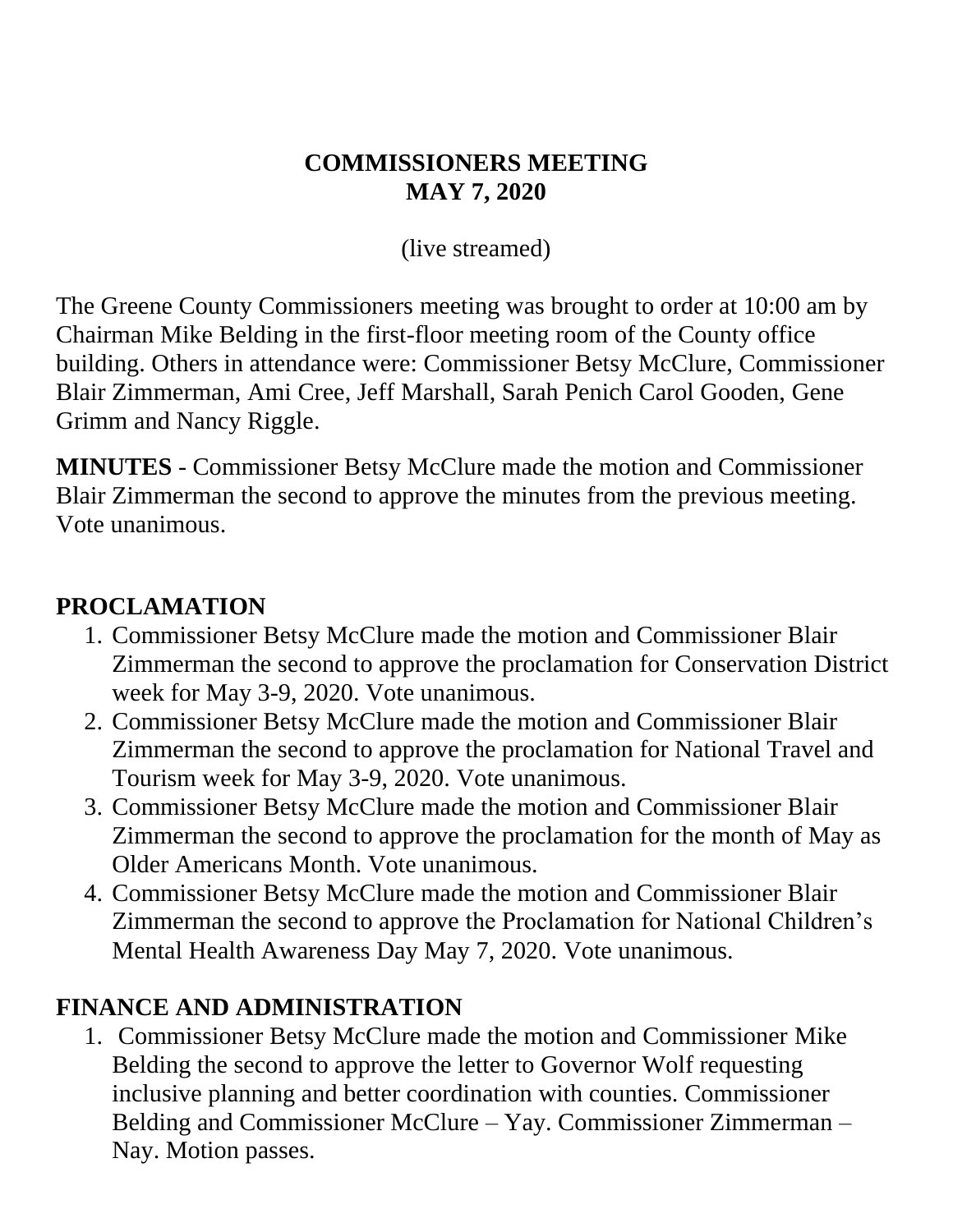- 2. Commissioner Betsy McClure made the motion and Commissioner Mike Belding the second to direct the County Solicitor to work with the Solicitors of the other participating counties in southwestern PA in filing suit against the Commonwealth of PA and Governor Wolf in response to the COVID-19 Pandemic. Commissioner Belding and Commissioner McClure – Yay. Commissioner Zimmerman – Nay. Motion passes.
- 3. Commissioner Betsy McClure made the motion and Commissioner Blair Zimmerman the second to approve to waive 2017, 2018 and 2019 past school taxes for the Colvin Property (Old Company Store) located in Bobtown, PA. Dunkard Township Board of Supervisors and Southeastern Greene School District voted on and Commissioner Betsy McClure made the motion and Commissioner Blair Zimmerman the second to approved this waiver. Vote unanimous.
- 4. Commissioner Betsy McClure made the motion and Commissioner Blair Zimmerman the second to approve to waive the delinquent taxes on Parcel #15-17-427 located at the South Side of Third Street in Clarksville, PA. Jefferson Township Board of Supervisors and Jefferson-Morgan Scholl District Board of Directors voted on and Commissioner Betsy McClure made the motion and Commissioner Blair Zimmerman the second to approved this waiver. Vote unanimous.
- 5. Commissioner Betsy McClure made the motion and Commissioner Blair Zimmerman the second to approve the Softball Field Development for Wisecarver matching grant application. Total cost of project is \$1,375,397. The County will match the grant in the amount of \$687,698 if the grant is awarded and accepted. Vote unanimous.
- 6. Commissioner Betsy McClure made the motion and Commissioner Blair Zimmerman the second to approve the rejection of any and all bids for Recycling Can Densifier. No bids received (3/20/2020) on bid opening date. One received late. Vote unanimous.
- 7. Commissioner Betsy McClure made the motion and Commissioner Blair Zimmerman the second to approve the rejection of any and all vending machine bids. RFP was put out by the County on 4/3/2020. No bids received on bid opening date. Vote unanimous.
- 8. Commissioner Betsy McClure made the motion and Commissioner Blair Zimmerman the second to approve another RFP for vending services with an opening bid date of 5/8/2020. Vote unanimous.
- 9. Commissioner Betsy McClure made the motion and Commissioner Blair Zimmerman the second to approve the Project Modification Request for the Victim Witness Assistance Program. Vote unanimous.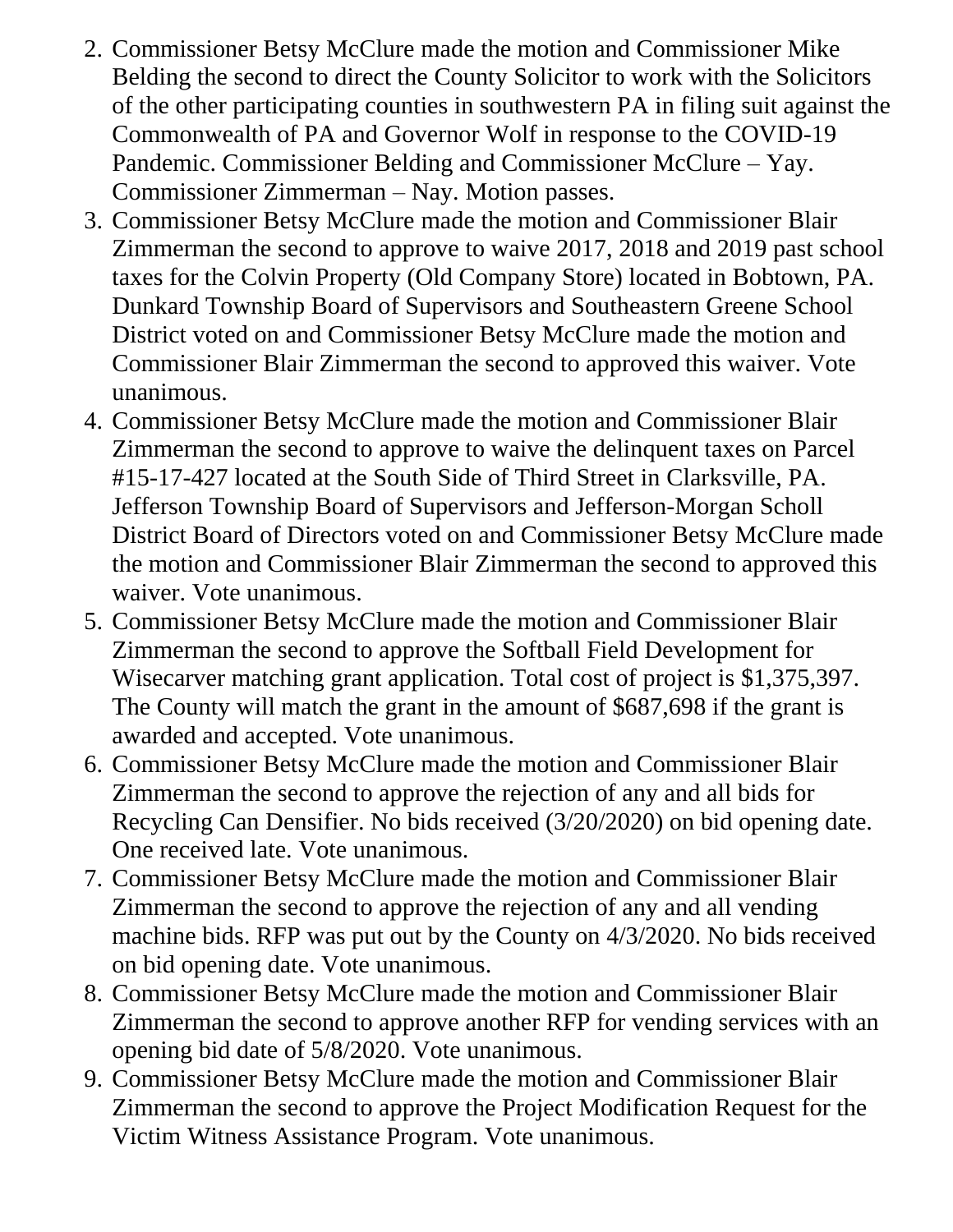10. Commissioner Betsy McClure made the motion and Commissioner Blair Zimmerman the second to approve the \$10,000 funding request from the IDA per the 2020 general

fund budget. Vote unanimous.

- 11. Commissioner Betsy McClure made the motion and Commissioner Blair Zimmerman the second to approve the change of name on the lease and extension between the County of Greene from John Brodak to Carol Lee Brodak for Magisterial District #13-3-03. Vote unanimous.
- 12. Commissioner Betsy McClure made the motion and Commissioner Blair Zimmerman the second to approve the support letter for the Washington County performance of the District 12-0 Community Traffic Safety Project. Vote unanimous.

# **CDBG**

1. Commissioner Betsy McClure made the motion and Commissioner Blair Zimmerman the second to approve the Citizen Participation Plan Resolution. Vote unanimous.

# **COURTS**

1. Commissioner Betsy McClure made the motion and Commissioner Blair Zimmerman the second to approve the Agreement between the County of Greene and BlueJeans for video conferencing services in the amount of \$49.00/month. Effective April 3, 2020. Vote unanimous.

# **DRUG AND ALCOHOL**

1. Commissioner Betsy McClure made the motion and Commissioner Blair Zimmerman the second to approve the letter of support for Drug and Alcohol to continue to be the Centralized Coordinating Entity for Naloxone to First Responders. Vote unanimous.

2. Commissioner Betsy McClure made the motion and Commissioner Blair Zimmerman the second to approve the Contract Addendums for contract language regarding DDAP funds not being permitted to be used for medical marijuana. Vote unanimous.

- a. Pyramid Healthcare
- b. Greenbriar Treatment Center
- c. Firetree, LTD
- d. Twin Lakes Center
- e. Clear Day Treatment of Westmoreland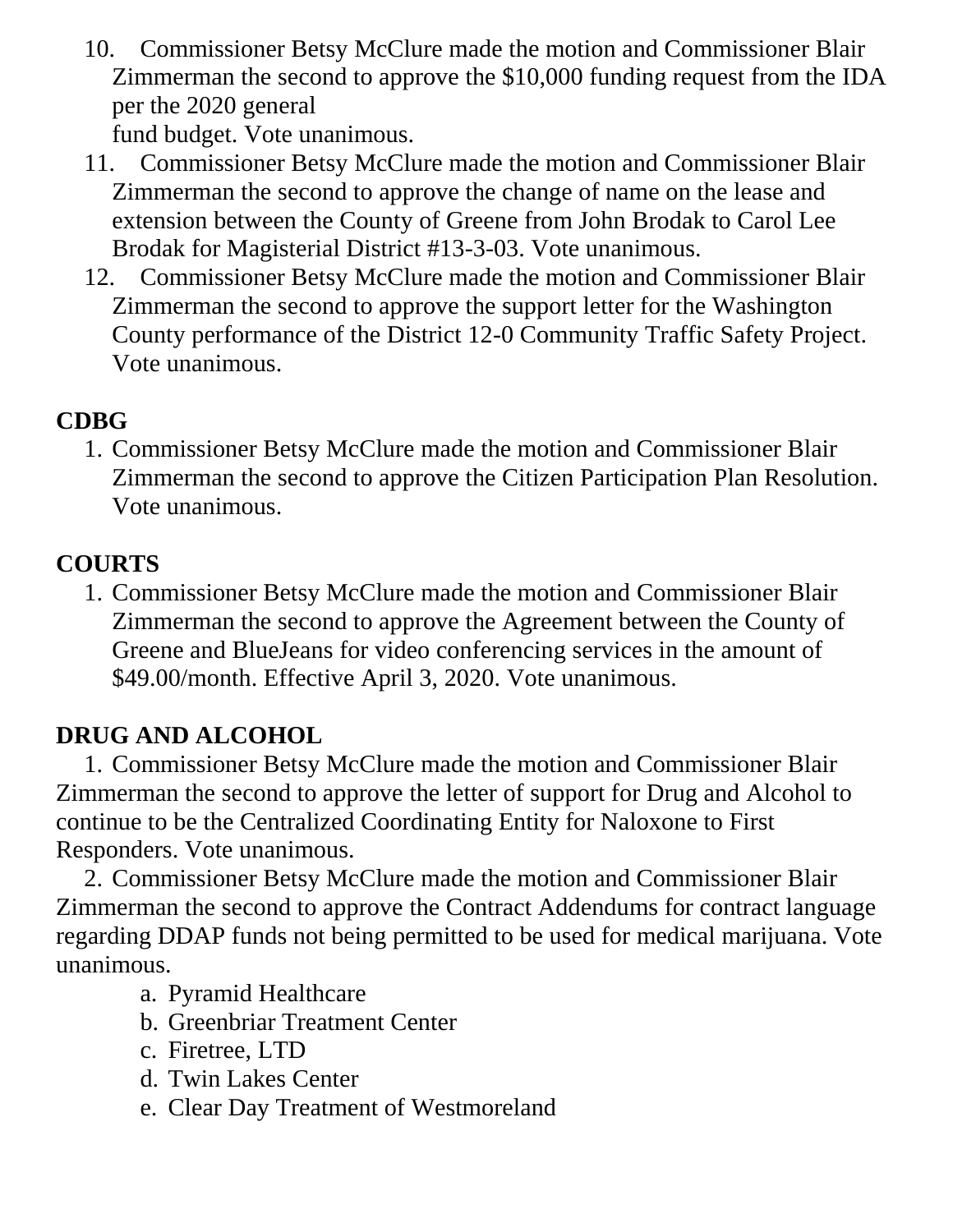# **ELECTIONS**

- 1. Commissioner Betsy McClure made the motion and Commissioner Blair Zimmerman the second to approve the Notice of Intent – Requesting Election Security Grant Funds under sections 101, 103, and 104 of HAVA. Effective 4/29/2020. Vote unanimous.
- **2.** Commissioner Betsy McClure made the motion and Commissioner Blair Zimmerman the second to approve the Notice of Intent – Requesting CARES Act Grant Funds for additional cost increase related to mail-in and absentee voting to help mitigate the spread of COVID-19. Effective 4/29/2020. Vote unanimous.

#### **HUMAN SERVICES**

1. Commissioner Betsy McClure made the motion and Commissioner Blair Zimmerman the second to approve the Memorandum of Understanding Between Valley Youth House and Greene County Human Services for the period of 4/1/2020 – 12/31/2022 as a placement resource for Homeless youth ages 18-24 for up to 21 days. Vote unanimous.

2. Commissioner Betsy McClure made the motion and Commissioner Blair Zimmerman the second to approve the TEFAP (The Emergency Food Assistance Program) quarterly expenditure report for Jan – Mar 20 for \$469.69 from the Department of Agriculture. Vote unanimous.

#### **IDA**

1. Commissioner Betsy McClure made the motion and Commissioner Blair Zimmerman the second to approve the appointment of George Scull to the Industrial Development Authority Board. He will fill a vacant position and his term will expire on 12/31/2023. Vote unanimous.

# **PLANNING COMMISSION**

1. Commissioner Betsy McClure made the motion and Commissioner Blair Zimmerman the second to approve the appointment of Matt Cumberledge on the Greene County Planning Commission Board. Vote unanimous.

# **VETERANS AFFAIRS (totaling graves at 1040 and \$3,120 dollars)**

1. Commissioner Betsy McClure made the motion and Commissioner Blair Zimmerman the second to approve an agreement for the care and maintenance of 346 graves in the Laurel Point Cemetery at \$3.00 per grave located in Cumberland Township amounting to \$1038.00 dollars. Vote unanimous.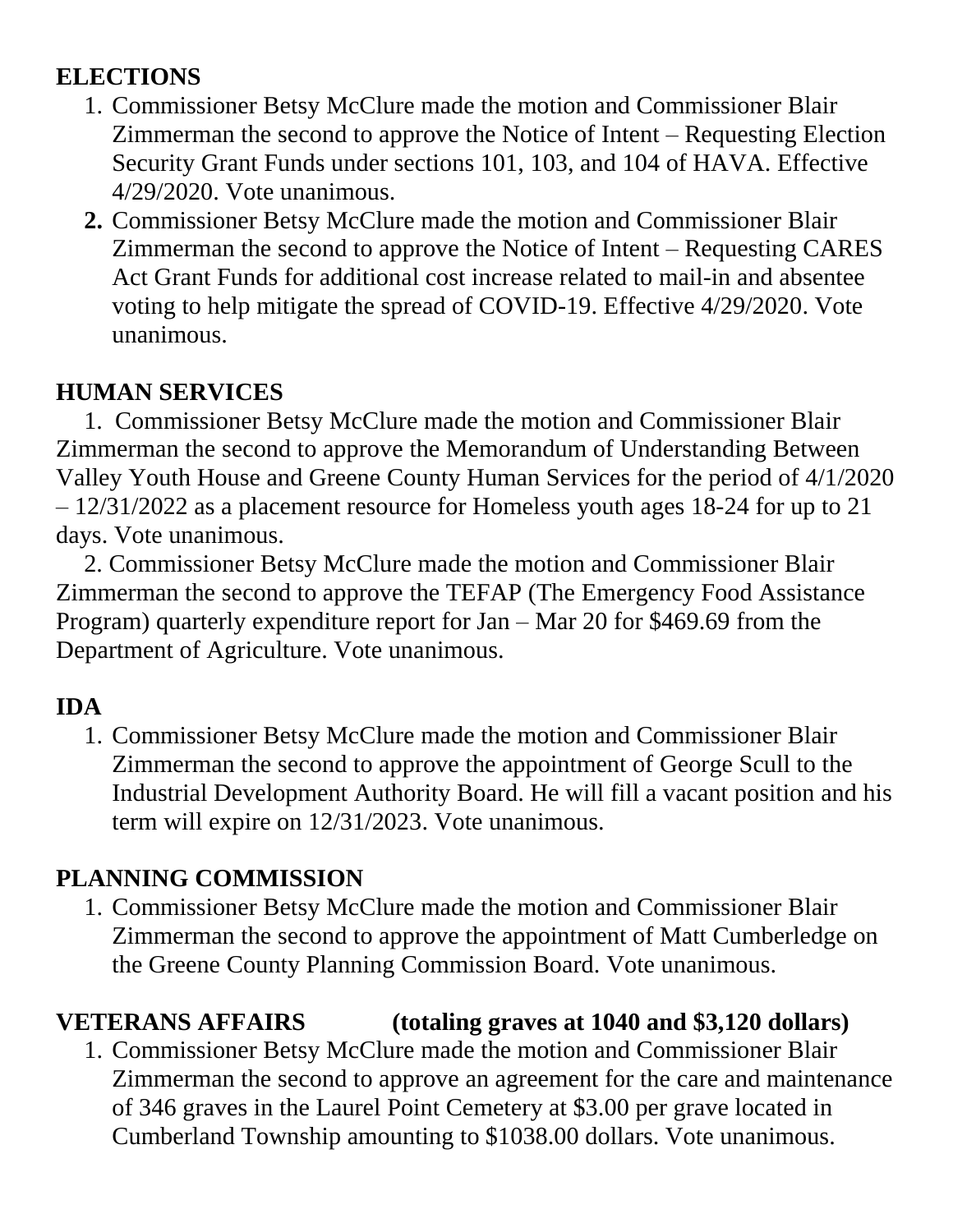- 2. Commissioner Betsy McClure made the motion and Commissioner Blair Zimmerman the second to approve an agreement for the care and maintenance of 366 graves in the Cedar Grove Cemetery at \$3.00 per grave located in Perry Township amounting to \$1,098.00 dollars. Vote unanimous.
- 3. Commissioner Betsy McClure made the motion and Commissioner Blair Zimmerman the second to approve an agreement for the care and maintenance of 103 graves in the Blacksville Cemetery at \$3.00 per grave located in Wayne Township amounting to \$309.00 dollars. Vote unanimous.
- 4. Commissioner Betsy McClure made the motion and Commissioner Blair Zimmerman the second to approve an agreement for the care and maintenance of 189 graves in the Hewitt Cemetery at \$3.00 per grave located in Rices Landing Borough amounting to \$567.00 dollars. Vote unanimous.
- 5. Commissioner Betsy McClure made the motion and Commissioner Blair Zimmerman the second to approve an agreement for the care and maintenance of 19 graves in the Mt. Pleasant Cemetery at \$3.00 per grave located in Whiteley Township amounting to \$57.00 dollars. Vote unanimous.
- 6. Commissioner Betsy McClure made the motion and Commissioner Blair Zimmerman the second to approve an agreement for the care and maintenance of 6 graves in the Bald Hill Cemetery at \$3.00 per grave located in Cumberland Township amounting to \$18.00 dollars. Vote unanimous.
- 7. Commissioner Betsy McClure made the motion and Commissioner Blair Zimmerman the second to approve an agreement for the care and maintenance of 11 graves in the Macedonia Cemetery at \$3.00 per grave located in Jackson Township amounting to \$33.00 dollars. Vote unanimous.

# **NOTICES**

- 1. Dominion Energy is applying to the PA DEP for a Chapter 105 General Permit for the Gilbert Ridge Road Landslide Remediation Project in Freeport Township.
- 2. PA DOT intents to submit an application for a water obstruction and encroachment permit to the PA DEP. Located in Gray Township.
- 3. PA DOT intents to submit an application for a water obstruction and encroachment permit to the PA DEP. Located in Dunkard Township.
- 4. EQM plans to submit to Greene County Conservation District a General Permit for Temporary Road Crossing located in Franklin and Morgan Townships.
- 5. PA DOT intents to submit an application for a water obstruction and encroachment permit to the PA DEP. Located in Springhill Township.